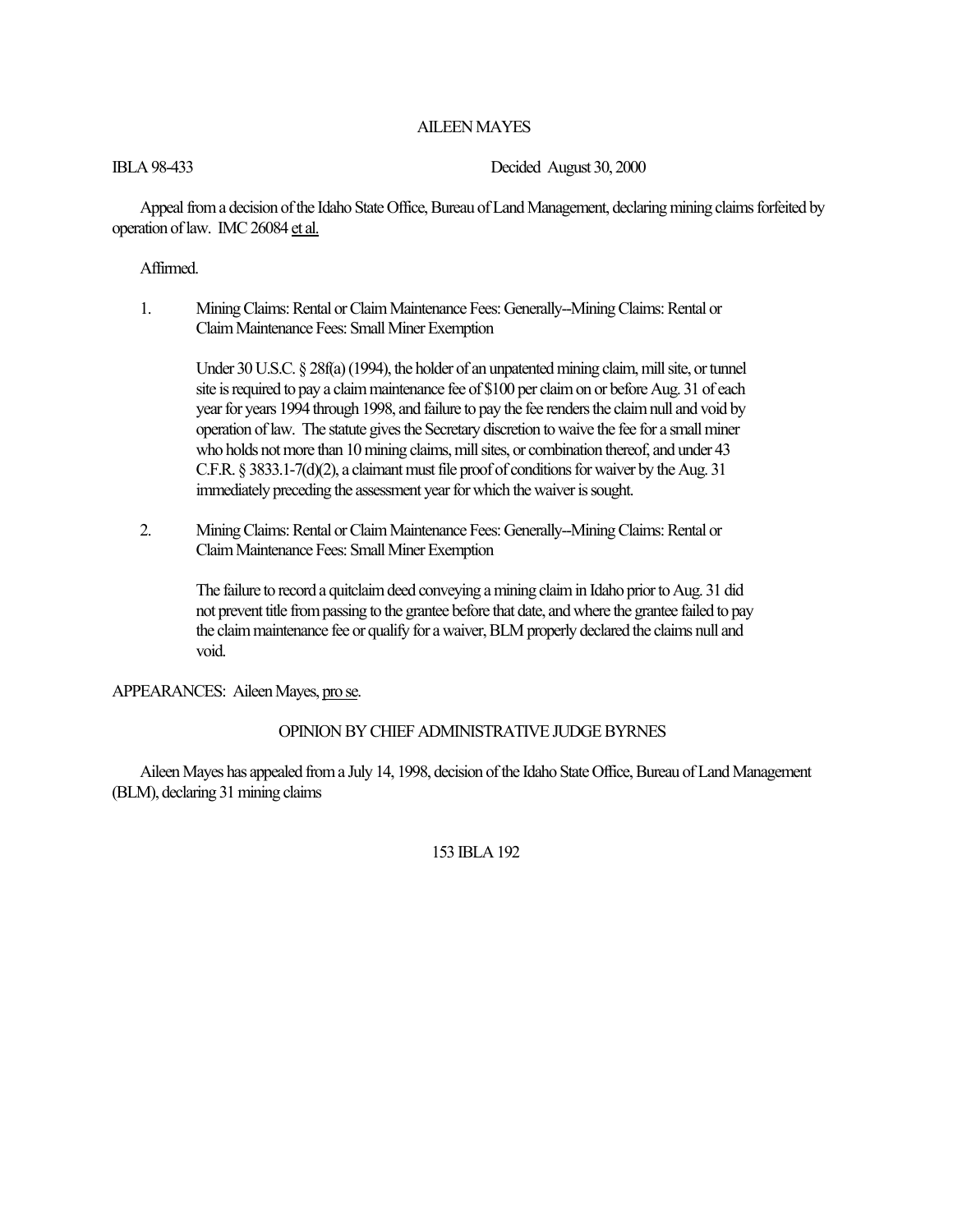forfeited by operation of law because certificates for waiver of the \$100 per claim maintenance fee filed for the 1995 assessment year were rejected and no fees had been received. At issue are 10 mining claims for which Mayes filed a waiver certificate on August 15, 1994, plus 10 mining claims listed on a waiver certificate filed by Paul Mayes on August 23, 1994, 2 mining claims listed on a waiver certificate filed by Trent Chandler on August 29, 1994, and 9 claims listed on a waiver certificate filed by Don Droulard on August 29, 1994. 1/ All 31 claims are attributed by BLM to Aileen Mayes by virtue of quitclaim deeds dated September 14, 1993, transferring interest in 21 claims to her from Paul Mayes, Chandler, and Droulard.

This appeal involves three different BLM case files. The first file includes the records for those mining claims serialized as IMC 26078 through IMC 26100. 2/ These 23 claims were located between July 1952 and July 1974 by various combinations of Aileen Mayes, Alvin Mayes, George Eipp, and Jack Donnelson (acting as co-claimants or alone). Copies of the location notices were filed with BLM on October 5, 1979, at which time Aileen Mayes declared herself to be the sole claimant. By quitclaim deeds dated August 31, 1993, Mayes transferred title in the claims as follows: IMC 26078 through IMC 26083 to William Howell; IMC 26088 and IMC 26089 to Chandler; and IMC 26090 through IMC 26095 to Droulard.

The second case file includes the records for the Golden Dutchman #1-#16 mining claims, serialized as IMC 88114 through IMC 88099 (reverse order). These claims were located in July 1983 by Ken Clifford, LaJoy Clifford, Paul Mayes, and Janice Mayes. The Cliffords transferred their interests in the claims to Paul Mayes by quitclaim deed dated September 7, 1983. Although title in the claims became clouded through assorted quitclaim deeds and quiet-title actions in the mid-1980's, the record shows that on August 31, 1993, Aileen Mayes transferred title in IMC 88099 through IMC 88103 and IMC 88107 through IMC 88111 (10 claims) by quitclaim deed to Paul Mayes and title in IMC 88104 through IMC 88106 and IMC 88112 through IMC 88114 (6 claims) by quitclaim deed to Mary Holmes.

1/ The BLM-assigned serial numbers of the mining claims listed on each waiver certificate are as follows: Aileen Mayes - IMC 26084 through IMC 26087, IMC 26096 through IMC 26100, and IMC 105541; Trent Chandler - IMC 26088 and IMC 26089; Don Droulard - IMC 26090 through IMC 26095 and IMC 105542 through IMC 105544; and

Paul Mayes - IMC 88099 through IMC 88103 and IMC 88107 through IMC 88111.

 $\mathcal{L}_\text{max}$ 

<sup>2/</sup> The names of these claims are (in order): The Dutchess, Lucky Strike #1-#2, Blue Bell, Blue Bell #2-#3, Golden Star #1-#2, Bear Track #1-#2, Canuk #1-#2, West Annex #1-#3, East Annex #1-#3, Big Swede, Little Scotty, Calumet, Eager Beaver, Beaver Tail.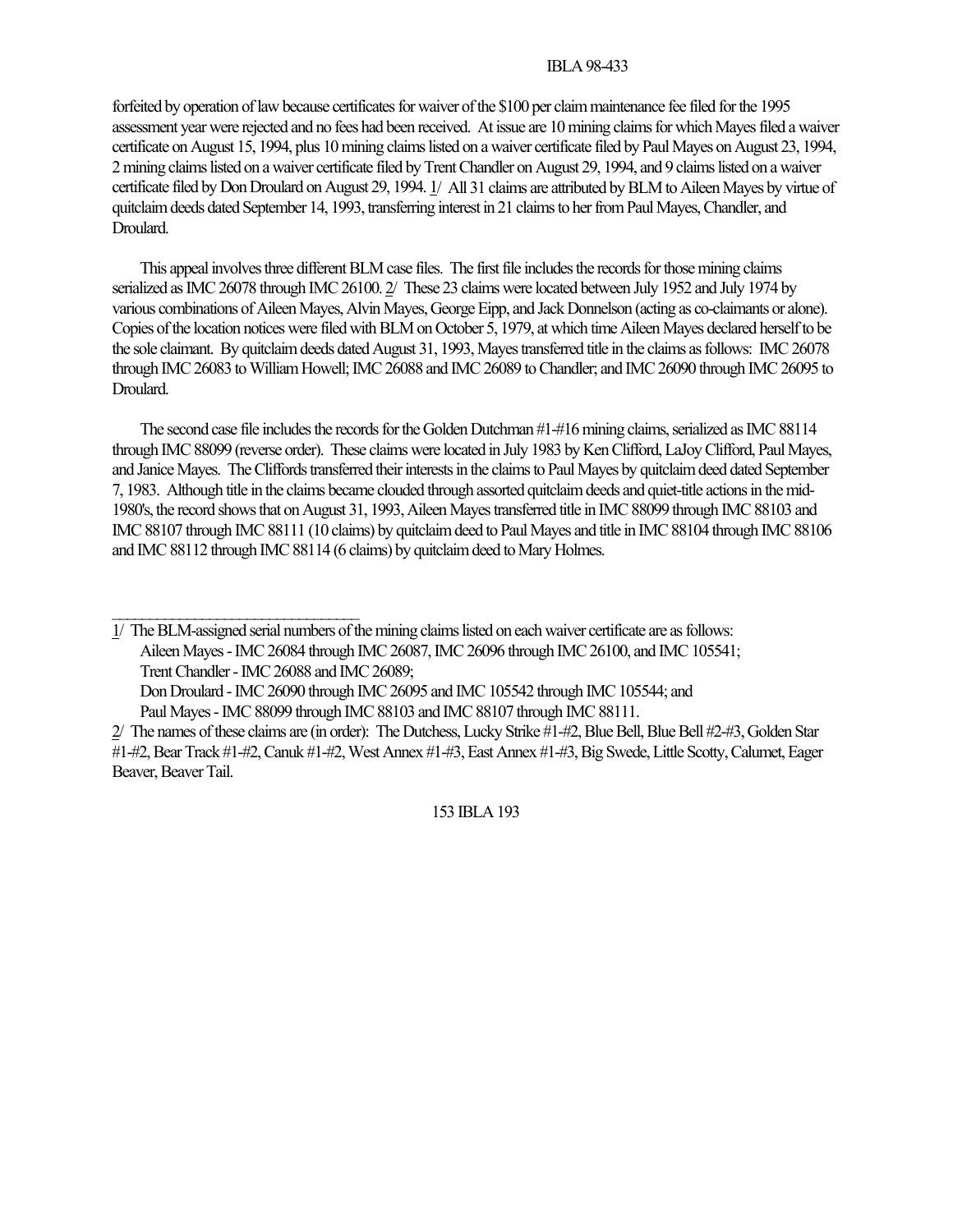The third case file includes the records for the Little Princess #1-#4, serialized as IMC 105541 through IMC 105544. The claims were located in 1985 by Aileen Mayes. She transferred title in IMC 105542 through IMC 105544 to Droulard by quitclaim deed dated August 31, 1993.

The case files include, as BLM noted in its decision, waiver certificates filed in 1995 through 1997 on behalf of Chandler and Droulard and signed by Aileen Mayes as agent. BLM directed attention to the fact that there were no agent designations on file depicting those relationships when the certificates were filed. Droulard, by letter filed with BLM on September 13, 1996, ratified his "verbal permission" for Aileen Mayes to act on his behalf with respect to his claims, but he revoked that permission for all future actions by her. Moreover, waiver certificates were also filed in 1996 and 1997 on Paul Mayes' behalf by Aileen Mayes as agent, with no agent designation on file with BLM for that relationship. By notice dated June 10, 1998, BLM provided Aileen Mayes with 30 days to provide information regarding the waiver certificate she signed for Droulard, which had been received by BLM on August 11, 1997.

Then on June 30, 1998, the quitclaim deeds under review here were filed with BLM. With respect to the first set of deeds, which involve IMC 26088 and IMC 26089, the deed to Aileen Mayes was signed by Chandler, dated "9-14-93," and notarized on September 14, 1993. The deed was recorded with Idaho County, Idaho, on June 24, 1998. The second deed transferred title in the two claims from Aileen Mayes to Dan Durbin and was dated, notarized, and recorded on June 24, 1998. The second set of deeds involves IMC 26090 through IMC 26095 and IMC 105542 through IMC 105544. The deed from Droulard to Aileen Mayes was dated and notarized on September 14, 1993, but also was not recorded with Idaho County until June 24, 1998. The second deed in this set, transferring title in the nine claims from Aileen Mayes to Gregory Crisp, was dated, notarized, and recorded on June 24, 1998. The third set of deeds involves IMC 88099 through IMC 88103 and IMC 88107 through IMC 88111. The first quitclaim deed transferred title in the 10 claims from Paul Mayes to Aileen Mayes and was dated and notarized on September 14, 1993. It, too, was not recorded with Idaho County until June 24, 1998, when the second deed transferring these 10 claims, from Aileen Mayes to Jerald Bevington, was also executed and recorded.

In its decision, BLM concluded that, in accordance with the quitclaim deeds dated September 14, 1993, Paul Mayes, Chandler, and Droulard were not owners of the subject claims at the time they filed waivers in August 1994. BLM further observed that

[t]he 1995 and 1996 waivers filed by Paul T. Mayes, Trent Chandler, and/or Don Droulard after September 14, 1993, the effective date of the deeds filed by Aileen Mayes, are hereby rejected. Waivers filed for the above listed claims owned by Mrs. Mayes and signed as agent by Mrs. Mayes for assessment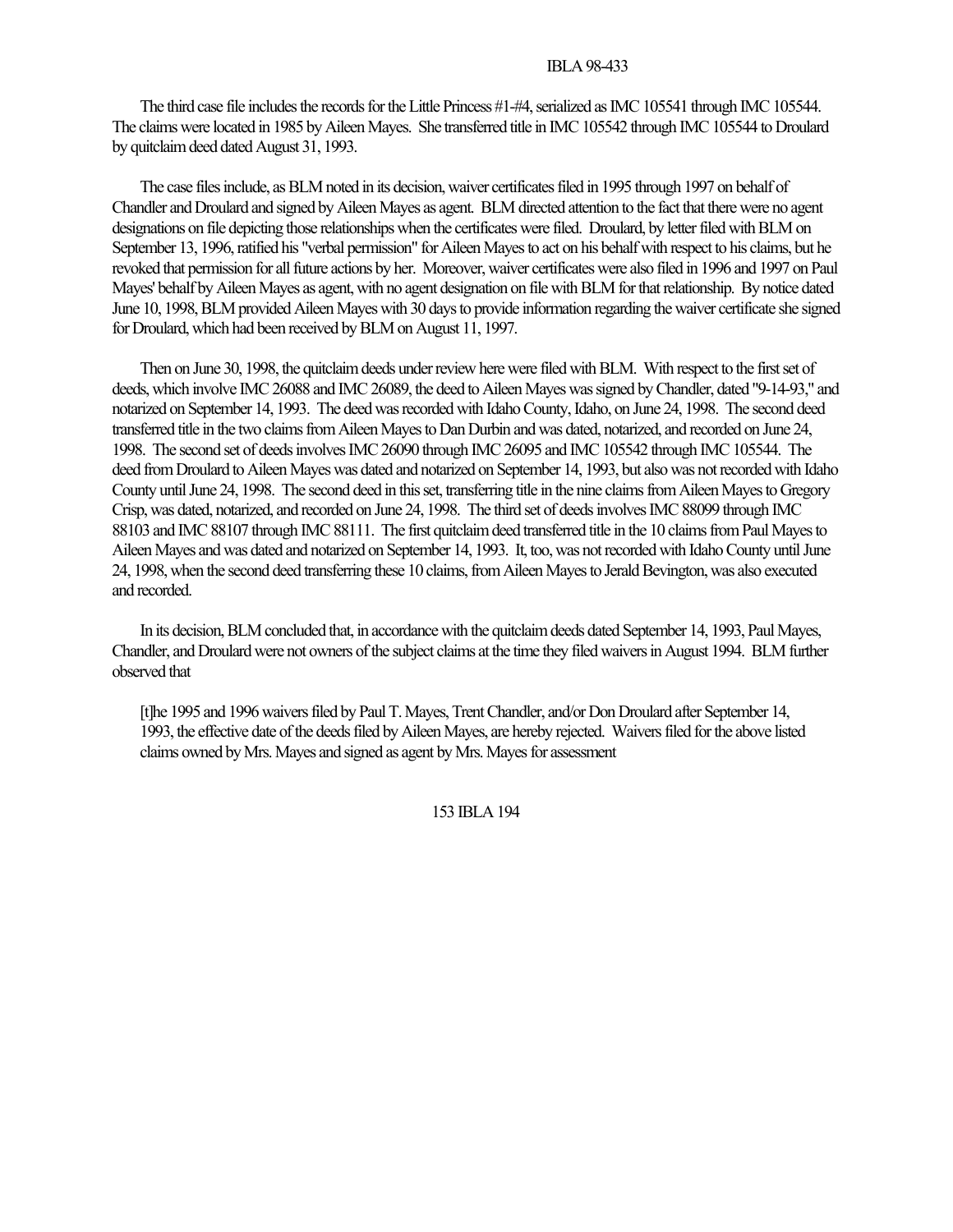years 1996 through 1998, are hereby rejected. And the 1995 through 1998 waivers filed by Mrs. Mayes for her other ten claims are hereby rejected.

BLM therefore held that, since the applicable maintenance fees had not been paid, the 31 claims were forfeited by operation of law as of August 31, 1994.

With her statement of reasons, Mayes details the circumstances of the June 1998 recordings as follows:

My husband and I and our partner moved to Warren almost 50 years ago to explore and work our claims. I have worked there every year since. During this time, we have developed our mines, acquired more claims and even, with the help of our kids, hand-cut more than five miles of road through the mountains so we could get our ore out.

Since then our partner had died, along with my husband and the kids grew up and left home, I have held things together by myself, always with the dream of getting a profitable operation going again. I have worked to get the water rights I needed, worked with the environmentalists, worked with the Forest Service, posted bonds and worked on getting acceptable Plans of Operations filed.

In 1993, the government told me I had to get rid of all but ten of my claims or pay them \$100 per claim. I am over 70 years old and live on \$420 per month Social Security. so paying \$100 per claim was out of the question. I had to sell all but the ten best developed claims for whatever I could get for them.

I found five people, including my son Paul, who were willing to buy them. The problem, however, was that, for the most part, these people were unable or unwilling to put much money up front; each one, though, had a skill or connections that would be useful to me in getting my mines operating again and in getting my ten claims patented.

I had several long conversations with these people, both in groups and individually, to discuss what I wanted to accomplish and what they would do toward that end. They may have been short on money, but they were sure not short on enthusiasm. Anyway, it boiled down to this: the number of 20-acre claims each individual acquired from me would determine how much they would have to do on my ten claims to accomplish what I wanted. They would also get a share of the gold which came from my mines while they worked them. Again, the amount they got depended upon the amount they contributed. In addition, each person agreed to keep their claims active and legal to protect my equity until I was paid off.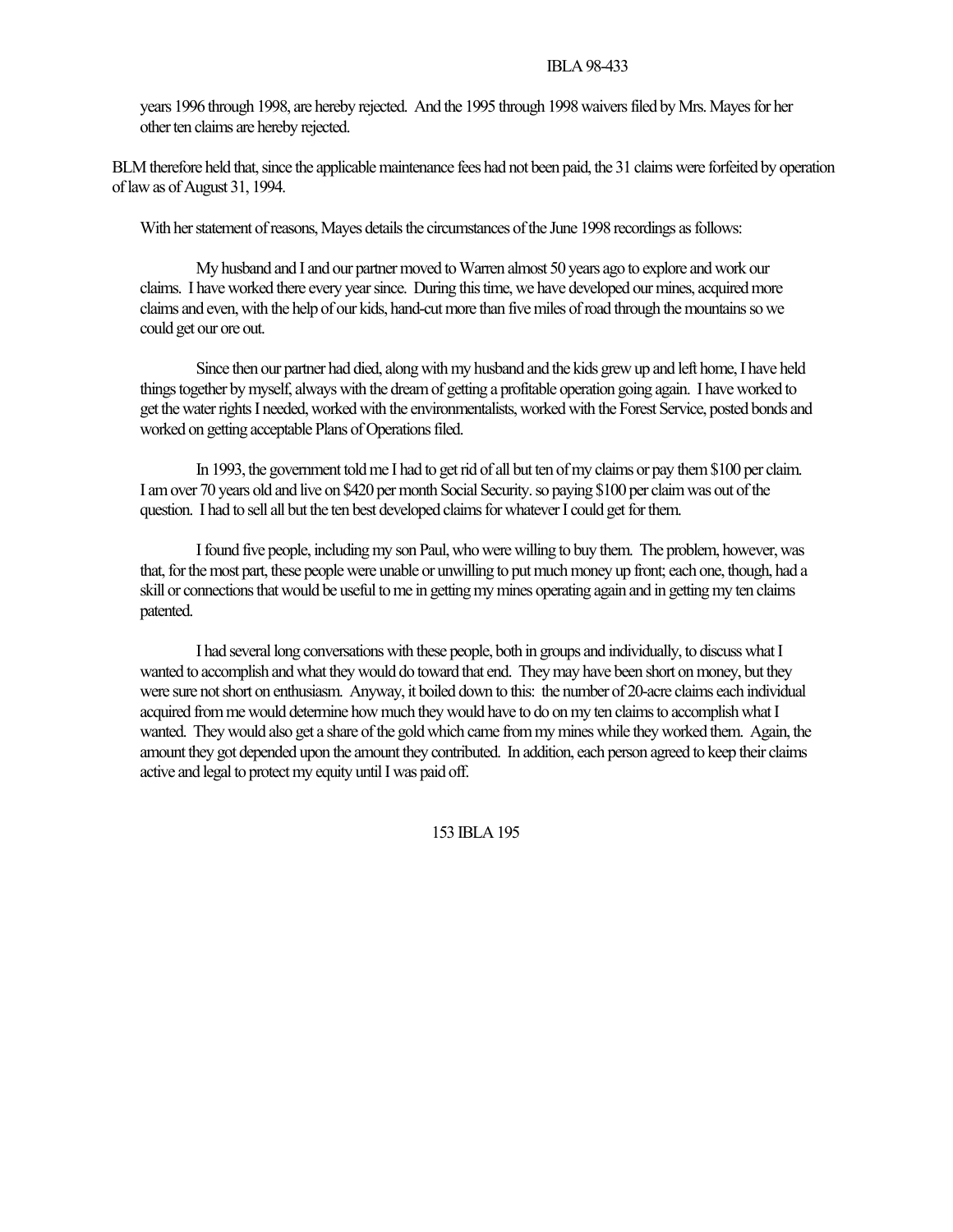One of the five people, Bill Howell, who had some experience with contracts and deeds, suggested that I should at least get some Quitclaim Deeds back to be held at the bank to protect my equity in case of default or until such contract was fulfilled. All of the parties were agreeable with this idea, so that is what I did. As it turned out, the idea was sound because three of the five people defaulted on their contracts and it was necessary for me to find new people to take their places. I simply got the security deeds out of the bank in McCall, took them to Grangeville and recorded them, and then immediately recorded the deeds to the three new owners.

You apparently think there is something wrong with the way I handled this situation and decided to strip me of my life's work over some misunderstanding and difference of interpretation of law.

In her statement of reasons, Mayes argues that BLM has incorrectly interpreted the operation of the three quitclaim deeds at issue. She asserts that these deeds acted only as security instruments, and, if she had title in the claims under them, it was only for the few moments it took the county recorder to record them and the corresponding deeds. 3/ With her appeal she has submitted affidavits from Paul Mayes and Trent Chandler attesting that the quitclaim deeds were executed to secure Aileen Mayes' equity position in the claims until Mayes and Chandler had fulfilled their obligations. They both declare: "In the event I defaulted on my obligations to her[,] she would then have the right to regain ownership by recording the said security instruments."

[1] Beginning in 1994, Congress, under 30 U.S.C. § 28f(a) (1994), required the holder of an unpatented mining claim, mill site, or tunnel site to pay a claim maintenance fee of \$100 per claim on or before August 31 of each year through 1998. Failure to pay the claim maintenance fee "conclusively constitute[d] a forfeiture of the unpatented mining claim, mill or tunnel site by the claimant and the claim [for which payment was not timely received was] deemed null and void by operation of law." 30 U.S.C. § 28i (1994). Congress, however, provided the Secretary

 $\mathcal{L}_\text{max}$ 

<sup>3/</sup> Appellant also expresses concern that BLM "insinuated [in conversations] I had committed some kind of fraud." Indeed, BLM stated in its decision, that "[w]aivers signed by claimants who were **not** owners at the time of filing (Paul T. Mayes, Trent Chandler, and Don Droulard), or signed by someone acting as an agent when in fact they are the owner of such claims (Aileen Mayes), gives the appearance of filing a false, fictitious, or fraudulent document" and then iterated that the filing of a false, fictitious, or fraudulent document may result in a fine of up to \$10,000 and/or a prison term not exceeding 5 years. However, as borne out by her explanation, the resulting waiver certificates were not the result of deceit but erroneous advice.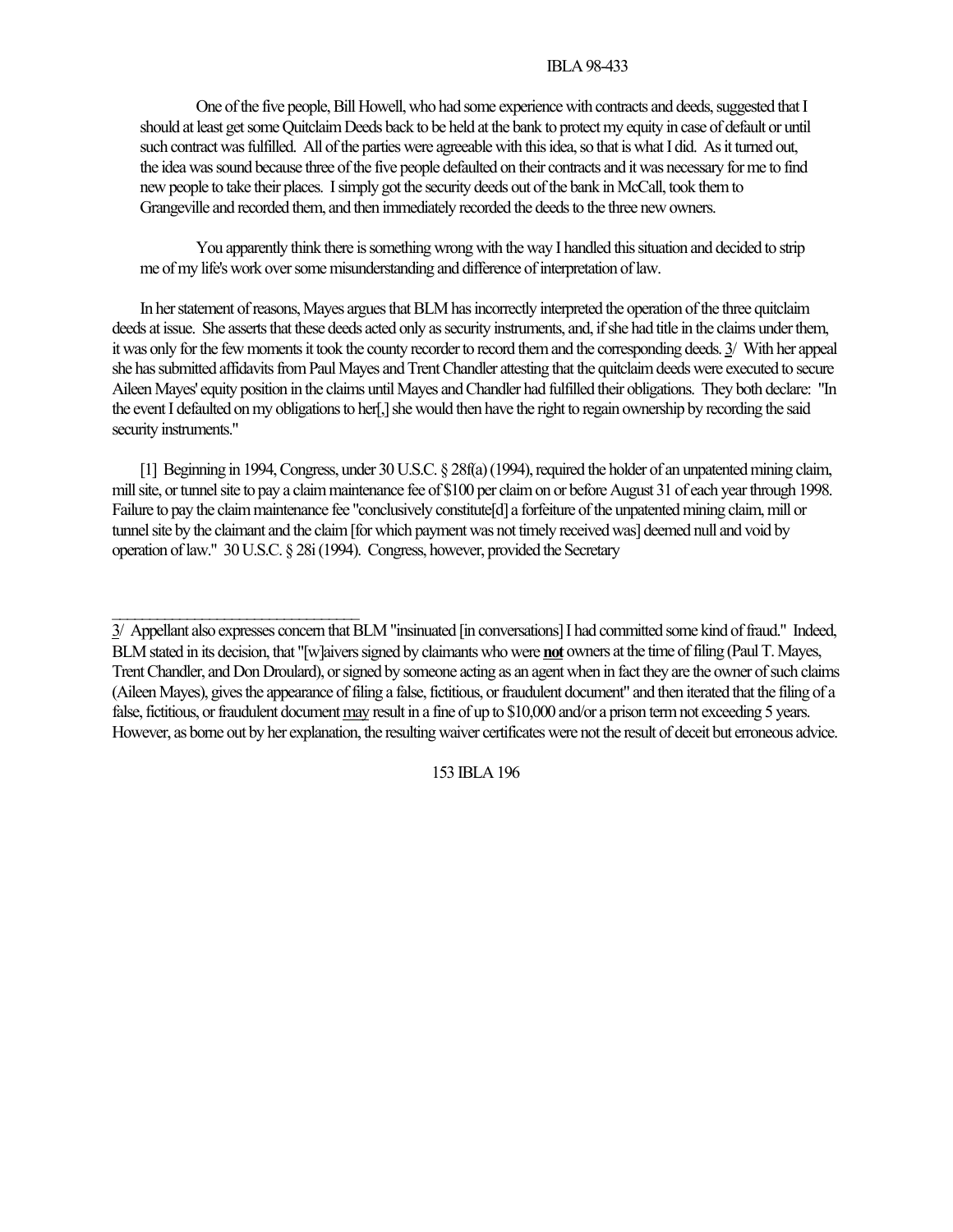with discretion to waive the fee for any claimant who held not more than 10 claims on public lands (mining, mill site, or tunnel site claims, or combination thereof) and who had performed assessment work required under the Mining Law of 1872. 30 U.S.C. § 28f(d)(1) (1994). The statute, at 30 U.S.C. § 28f(d), mandated that the owner or owners seeking waiver "certify in writing," and was implemented by BLM with regulations at 43 C.F.R. § 3833.1-7(d) that required a claimant to file "proof of the \* \* \* conditions for exemption \* \* \* with the proper BLM office by the August 31 immediately preceding the assessment year for which the waiver is sought" and provide, inter alia, the names, addresses, and signatures of all owners maintaining an interest in the pertinent mining claims and sites.

Thus, a waiver certificate is considered a declaration of ownership of those claims listed. In addition, the Department requires a claimant to file notice of transfer within 60 days of when he or she "sells, assigns, or otherwise conveys all or any part of his [or her] interest in the claim." 43 C.F.R. § 3833.3. Neither condition, however, works to establish or dissolve legal title to a claim. Notwithstanding the waiver certificates filed or the deeds submitted to BLM in June 1998, at issue here is whether Aileen Mayes was the holder of 10 or 31 mining claims on August 31, 1994.

[2] The question we must resolve then is the effect of the three quitclaim deeds in light of the evidence and assertions presented by appellant. Under 30 U.S.C. § 30 (1988), the Department has no statutory authority to determine, with respect to adverse claims, validity of title or right of possession; such questions must be decided by a court of competent jurisdiction. See, e.g., W. W. Allstead, 58 IBLA 46, 48 (1981); John R. Meadows, 43 IBLA 35, 37 (1979). However, with respect to transfer of title, the Department has provided that "[t]he filing of a transfer of interest, when properly executed and recorded under State law, is placed on the BLM record when it is filed with the proper BLM office. The transfer will be deemed to have taken place on its effective date under State law." 43 C.F.R. § 3833.3(c). Mayes argues that transfer in this case did not take effect until the deeds were recorded. In Richard W. Cahoon Family Limited Partnership, 139 IBLA 323, 324-25 (1997), we made it clear that the effect of deeds, whether recorded or not, are governed by State law:

The filing also included two quitclaim deeds executed on August 22, 1996, by which Pedersen and Southam conveyed their claims to Appellant. The BLM determined that the transfer to Appellant was effective on August 22, 1996, and that as the owner of 16 claims, Appellant did not qualify for the small miner exemption. Because no maintenance fees for the 16 claims were received, BLM deemed the claims forfeited.

Appellant first contends that the quitclaim deeds had not been recorded and were not "intended to be recorded until after the small miners exemption certificates were filed in the BLM office." Appellant states that the reason why the fee was not paid was that the deeds were not recorded.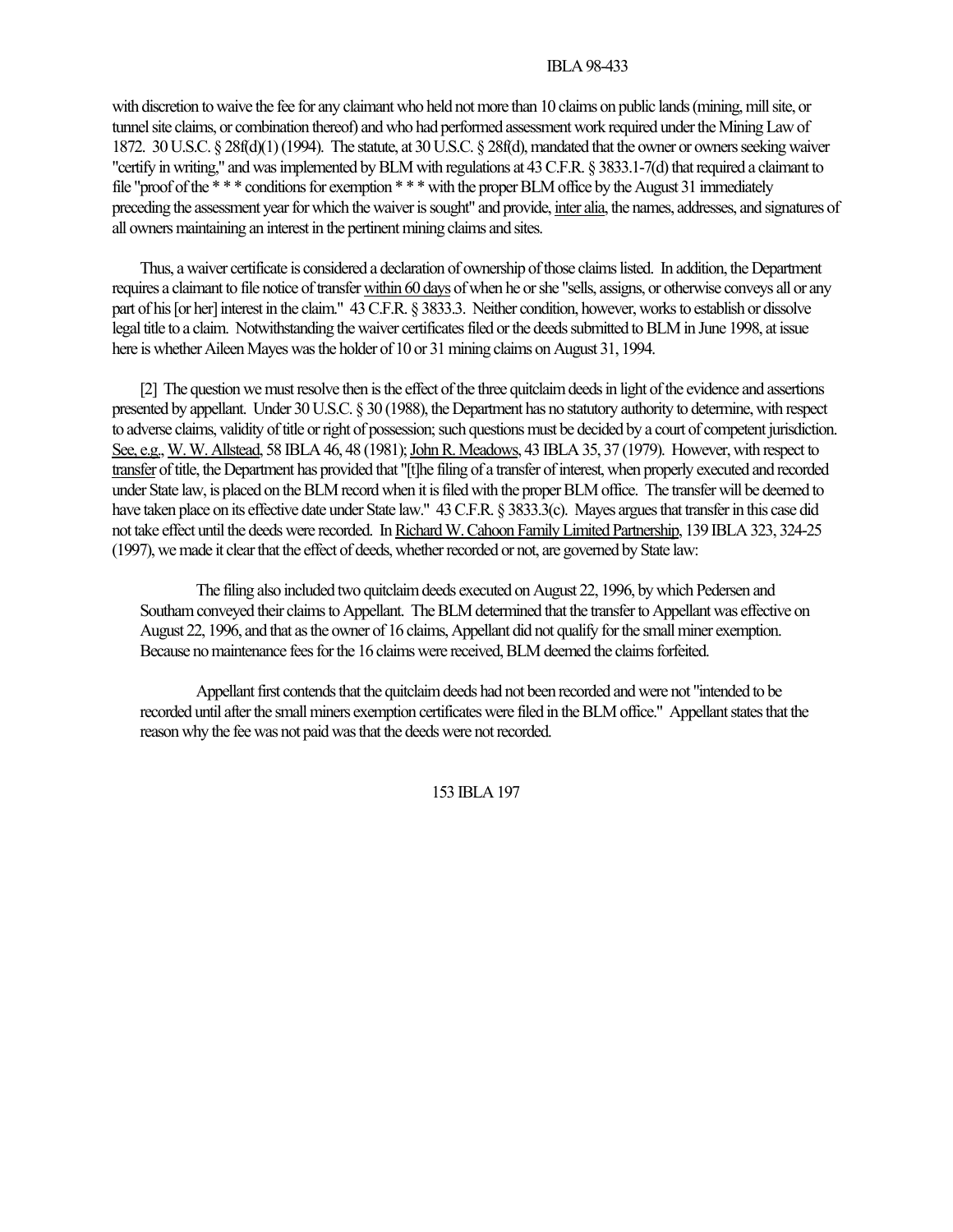Nevertheless, a delay in recording the deeds would not have postponed the effective date of the transfer. Although Departmental regulation 43 C.F.R. § 3833.3(c) provides that the filing of a transfer of interest, when properly executed and recorded under State law, will be placed on the BLM records when filed with the proper BLM office, the transfer itself "will be deemed to have taken place on its effective date under State law." \* \* \* Thus, Appellant's failure to record the deed prior to August 31 did not prevent title from passing to Appellant before that date, and because Appellant failed to pay the claim maintenance fee or qualify for a waiver, BLM properly declared the claims abandoned and void.

# Also quoted in Gold Road Red Top Mining Co., 145 IBLA 335, 339-40 (1998).

We find that the intent and timing of the subject deeds, the issues crucial to our review, are controlled by wellestablished principles of Idaho law. The Idaho Code, at § 55-601, provides that a conveyance of an estate in property may be made by an instrument in writing subscribed to by the party disposing of the same. The mining claims at issue were conveyed in writing, which conveyance was acknowledged by each grantor as evidenced by notary. See also Idaho Code § 55-805. To be valid, a conveyance of property requires delivery of an instrument. Defendant A v. Idaho State Bar, 978 P.2d 222, 224 (Idaho 1999). The instruments here are quitclaim deeds. The Idaho Supreme Court has concluded that a quitclaim deed conveys whatever interest, legal or equitable, which the grantor possesses at the time of the conveyance. Scogings v. Andreason, 418 P.2d 273, 277 (Idaho 1966); see also Dunham v. Dunham 910 P.2d 169, 172 (Idaho App. 1994) (it is intended to pass any title, interest, or claim which the grantor may have in the premise).

Appellant Mayes had possession of the deeds even though she delayed recording them. Possession of a deed by the grantee raises presumption of delivery, and therefore conveyance. See Estate of Courtright v. Robertson, 586 P.2d 265, 269- 79 (Idaho 1978). Further, delivery is deemed to have occurred when the grantor parts with control of the deed and does not retain a right to keep it. Defendant A v. Idaho State Bar, supra. Even without recordation, an instrument is valid as between the parties thereto in accordance with the Idaho Code, at § 55-815. Thus, recordation of the deed is not essential to its validity (absent intervening rights). See Hartley v. Stibor, 525 P.2d 352, 355 (Idaho 1974). Because the subject quitclaim deeds were in writing, had been dated and notarized, and had been delivered to the grantee, they constituted legitimate conveyances. See Bliss v. Bliss, 898 P.2d 1081 (Idaho 1995).

Appellant contends that the subject documents were intended as security interests where conveyance was not intended until subsequent conditions (of nonperformance) occurred. It is generally accepted that Idaho courts, in construing deeds of conveyance, are to seek and give effect to the real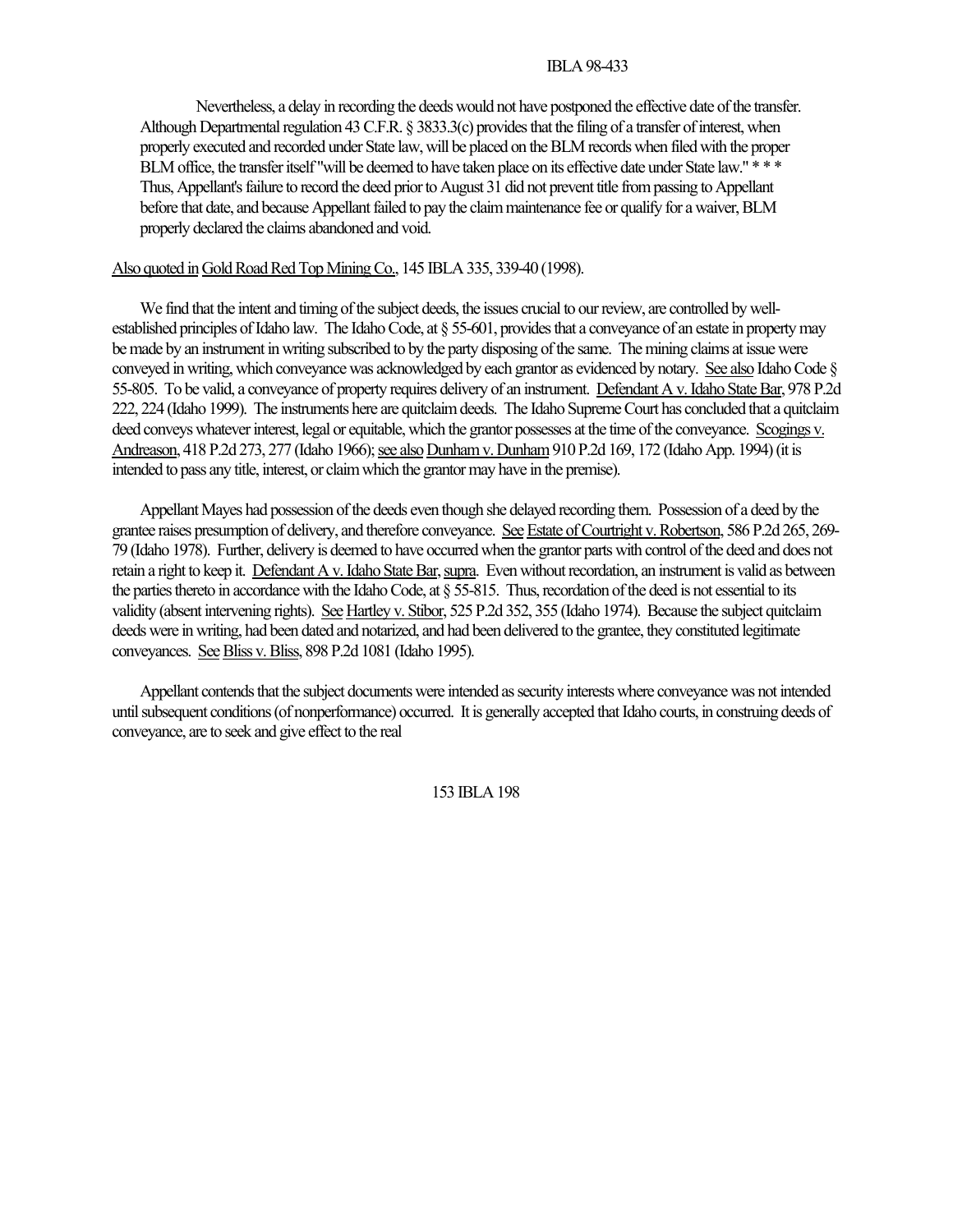intention of the parties. Bumgarner v. Bumgarner, 862 P.2d 321, 329 (Idaho App. 1993); see also McCoy v. McCoy, 868 P.2d 527 (Idaho App. 1994) (fundamental legal principles regarding deeds of conveyance). However, the Idaho Supreme Court has most recently reaffirmed its position against extrinsic evidence where the language of the deed is unambiguous:

[S]tatements regarding intent and consideration were inadmissible to contradict the deed's clear language. In Hall v. Hall, 116 Idaho 483, 484, 777 P.2d 255, 256 (1989), we reiterated that where a deed is plain and unambiguous, the intention of the parties must be determined from the deed itself. "Oral and written statements are generally inadmissible to contradict or vary unambiguous terms contained in a deed." Id.

Bliss v. Bliss, supra at 1085. Indeed, the Idaho Code, at § 55-604, provides that "[a] fee simple title is presumed to be intended by a grant of real property unless it appears from the grant that a lesser estate was intended." None of the quitclaim deeds state otherwise. With respect to conveyance, each deed reads as follows:

# **QUITCLAIM DEED**

For Value Received [handwritten:] One Dollar And Other Considerations

[handwritten:] Trent Chandler [or Don (Moose) Droulard-DBA-Woodland Gold ENT., or Paul T. Mayes] hereby conveys, releases, remises and forever quits claim unto [handwritten:] Aileen Mayes the following premises, to wit:

[The names and serial numbers of the claims handwritten, along with the relevant survey description provided.] together with their appurtenances.

Dated: [handwritten:] 9-14-93

[signed:] Trent Chandler [or Don "Moose" Droulard DBA Woodland Gold Ent. or Paul T. Mayes]

As noted, all three were notarized on September 14, 1993, which printed statement provides that "the person who [sic] name is subscribed to the within instrument, and acknowledged to me that he executed the same."

We find nothing in the instruments or attendant notary contrary to BLM's construction that conveyance occurred when the deeds were signed and notarized, and we are confident that any court of competent jurisdiction would respond to appellant's assertions in a similar manner. Accordingly, we must affirm BLM in its decision despite appellant's ill-fated attempt to maintain her claims and protect her proceeds from claims conveyed in a